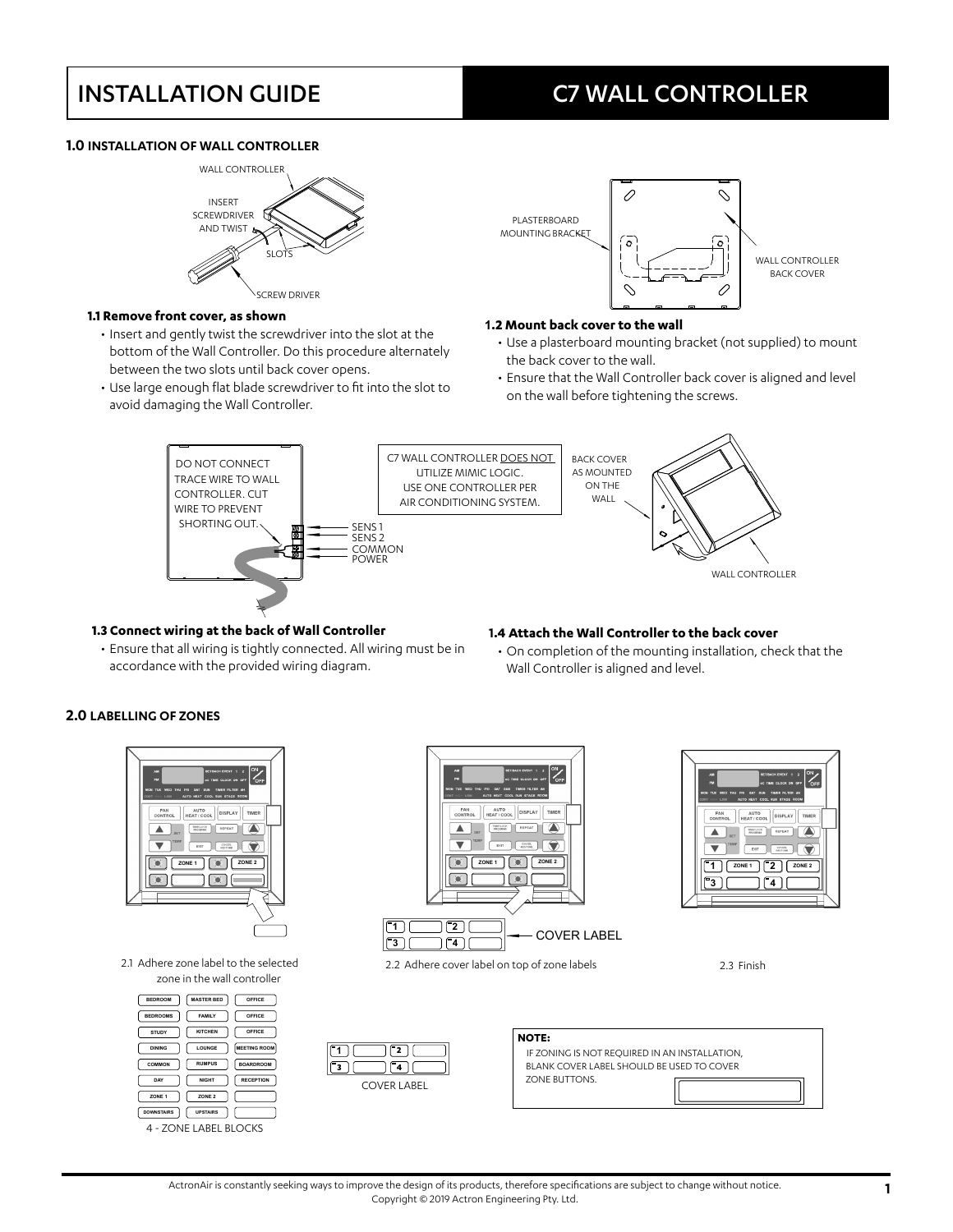### **SPECIAL NOTES:**

- 1. PLEASE ENSURE THE DIP SWITCH IN THE OUTDOOR UNIT IS SELECTED TO 7-DAY.
- 2. DATA CABLE MUST BE 2 CORE 14/0.20 SCREENED CABLE OR 7/0.30 TWISTED PAIR SCREENED CABLE.
- 3. REMOTE SENSOR CABLES MUST BE SCREENED WHEN RUN CLOSE TO ANY OTHER TYPE OF CABLES.



## **NOTES:**

- **1.** WITH A ZONED SYSTEM USING TWO SENSORS:
	- **a.** ZONE 1 IS ALWAYS ASSIGNED TO SENSOR 1 (EITHER WALL CONTROLLER ONBOARD SENSOR OR REMOTE SENSOR 1). **b.** ZONE 2, 3 OR 4 CAN BE ASSIGNED TO SENSOR 1 OR SENSOR 2. SELECTION ENTRY VIA OPERATING INSTRUCTIONS 9005-006. **c.** WHEN TWO SENSORS ARE IN CIRCUIT, THE COMBINED TEMPERATURE READINGS WILL BE AVERAGED.

**2.** NONZONED SYSTEMS USING TWO SENSORS:

THE COMBINED TEMPERATURE READINGS OF THE TWO SENSORS WILL BE AVERAGED.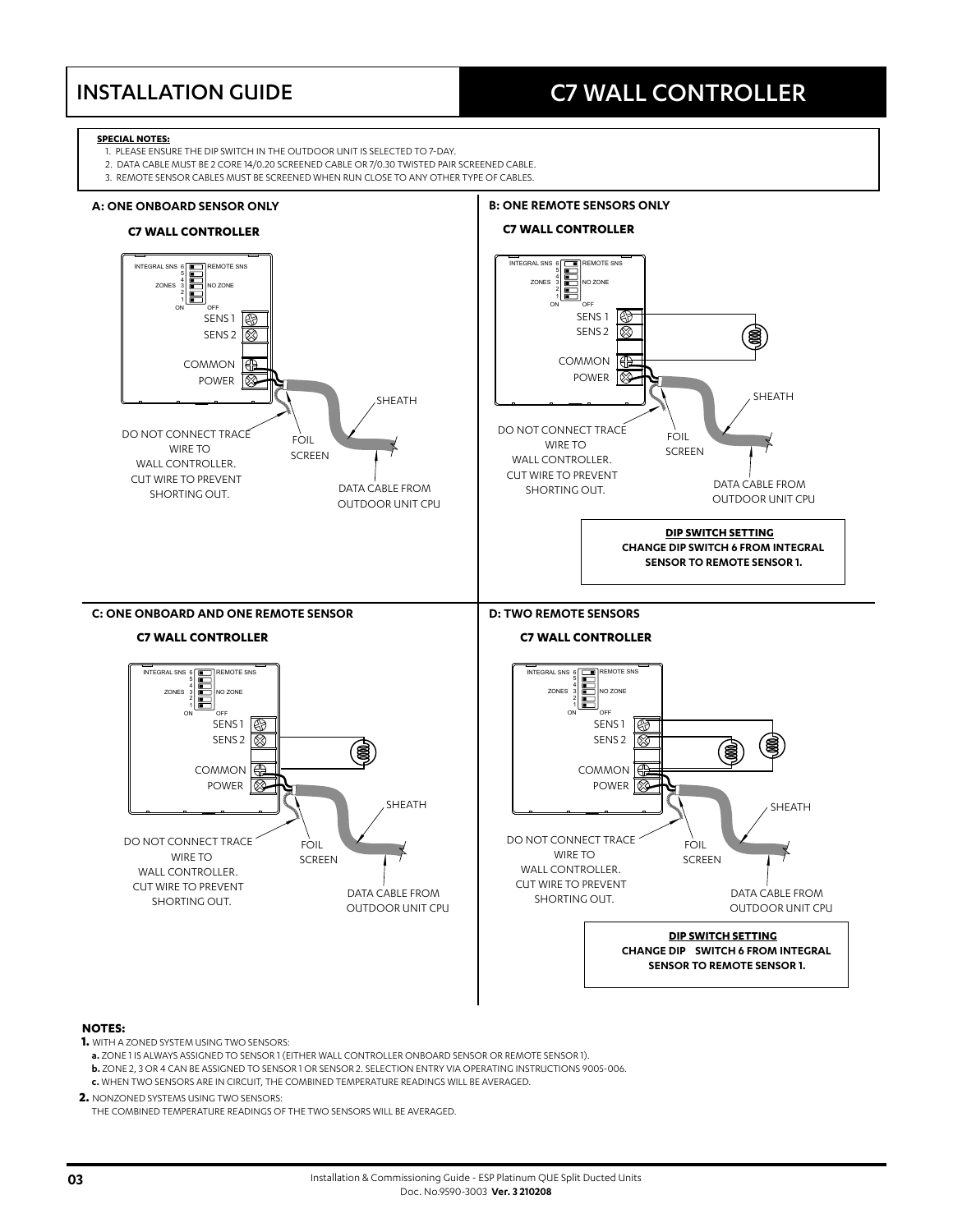